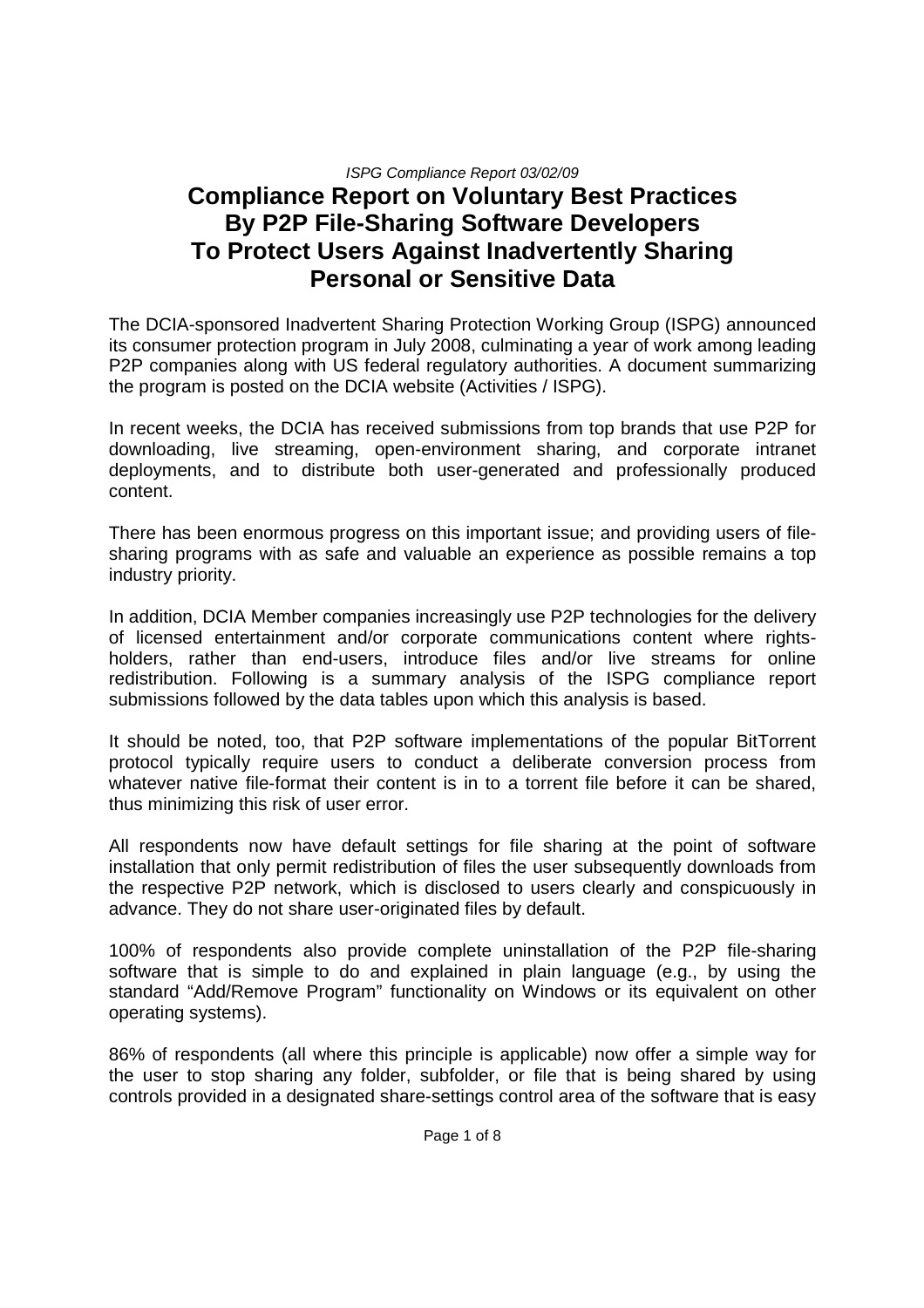to access (e.g., with a single click) from any screen in the user interface. Instructions on how to stop the sharing of any folder, subfolder, or file are clear, timely, and conspicuous.

A similar number of respondents make best efforts to ensure that as many users of their applications as possible upgrade to the new versions of their software that contain these safety features. And during such upgrades, great care is taken regarding both the filesharing settings themselves and communications regarding them.

Five times more respondents comply than do not with the user being presented a clear and conspicuous communications (e.g., on all screens) specifying the number of files being shared. Users are also shown prominent warnings when a large number of files or folders are shared.

Where this principle is applicable, which was for the majority of respondents, four times more respondents than not offer additional protection against known instances of potentially-harmful user error.

These include requiring that a user must take affirmative steps to share the entire contents of a sensitive folder, and be given clear, timely, and conspicuous warnings that the selected folder may contain sensitive or personal files; and that any attempt to share a complete drive (e.g., the "C" or "D" drive, a network drive, or external drive) or a userspecific system folder (e.g., a "Documents and Settings" folder in Windows) must be prevented.

Furthermore, in each of the 57% of cases where applicable, in order for user-originated files or pre-existing folders to be shared, the user must take affirmative steps subsequent to the point of installation. These steps include clear, timely, and conspicuous plain-language warnings about the risks of inadvertent sharing of personal or sensitive data.

A similar number provide a simple way for the user to disable the file-sharing functionality altogether by using controls provided in a designated share-settings control area of the software that is easy to access (e.g., with a single click) from any screen in the user interface. Instructions on how to disable the file-sharing functionality are clear, timely, and conspicuous.

For those respondents whose services include a shared folder, none now contain any user-originated files at the point of initial installation of the P2P software. The user must place user-originated files and pre-existing folders in the shared folder individually. The user must take affirmative steps to share additional folders.

Recursive sharing has been disabled by default and may be enabled only after the user takes affirmative steps in all but 14% of applicable instances. For the non-complying applications, this is expected to be addressed in upcoming new releases. The same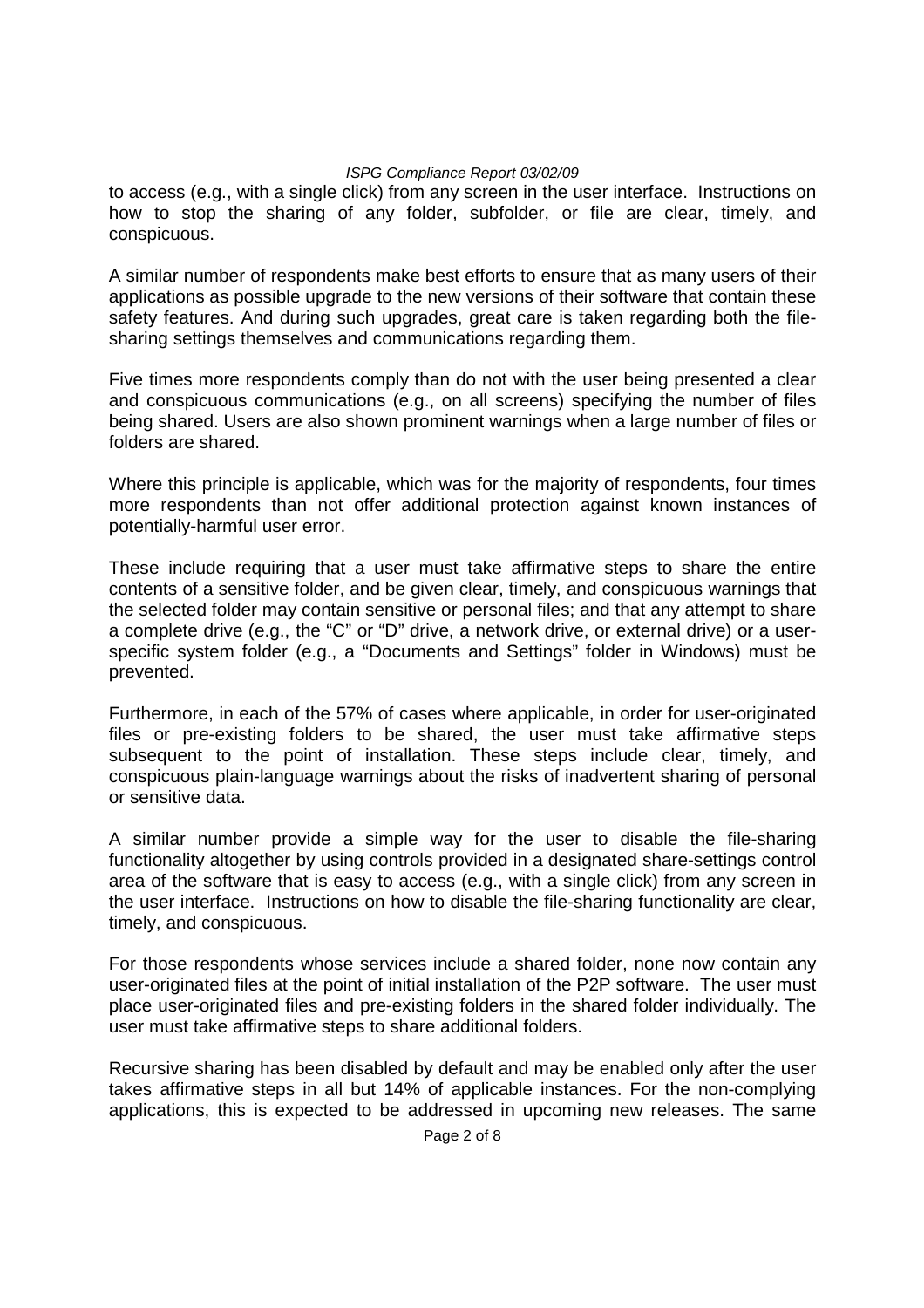ratios apply to users having clear and precise options to control recursive sharing if a user enables it. All subfolders that are going to be shared shall be conspicuously noted for the user to review and confirm.

At this point, an even number of respondents, where the following principle applies, comply with not permitting sensitive files to be distributed by the P2P network when the default setting for file sharing has been changed by the user to permit distribution of user-originated files in accordance with the foregoing requirements.

Results were similar for providing a simple way for the user to stop sharing files with sensitive file types by using controls provided in a designated share-settings control area of the software that is easy to access (e.g., with a single click) from any screen in the user interface, and with instructions on how to stop sharing sensitive file types that are clear, timely and conspicuous.

Fewer currently require users to take affirmative steps to change the default settings to enable sharing of files with sensitive file types. We will continue to closely examine this critical area.

## **Data Tables**

(1) An application's default settings for file sharing at the point of software installation: may permit redistribution of files the user subsequently downloads from the respective P2P network if this behavior has been disclosed to users clearly and conspicuously in advance; and shall not share User-Originated Files.

| Percentage of<br>Respondents<br>Complying: 100% | Percentage of<br><b>Respondents Not</b><br>Complying: 0% | Percentage of Respondents<br>with Principle Inapplicable: 0% |
|-------------------------------------------------|----------------------------------------------------------|--------------------------------------------------------------|
|-------------------------------------------------|----------------------------------------------------------|--------------------------------------------------------------|

(A) In order for User-Originated Files or pre-existing folders to be shared, the user must take Affirmative Steps subsequent to the point of installation. These steps shall include clear, timely, and conspicuous plain-language warnings about the risks of inadvertent sharing of personal or sensitive data.

| Percentage of  | Percentage of          | Percentage of Respondents    |
|----------------|------------------------|------------------------------|
| Respondents    | <b>Respondents Not</b> | with Principle Inapplicable: |
| Complying: 57% | Complying: 0%          | 43%                          |

(B) There shall be a simple way for the user to disable the file-sharing functionality altogether by using controls provided in a designated sharesettings control area of the software that is easy to access (e.g., with a single click) from any screen in the user interface. Instructions on how to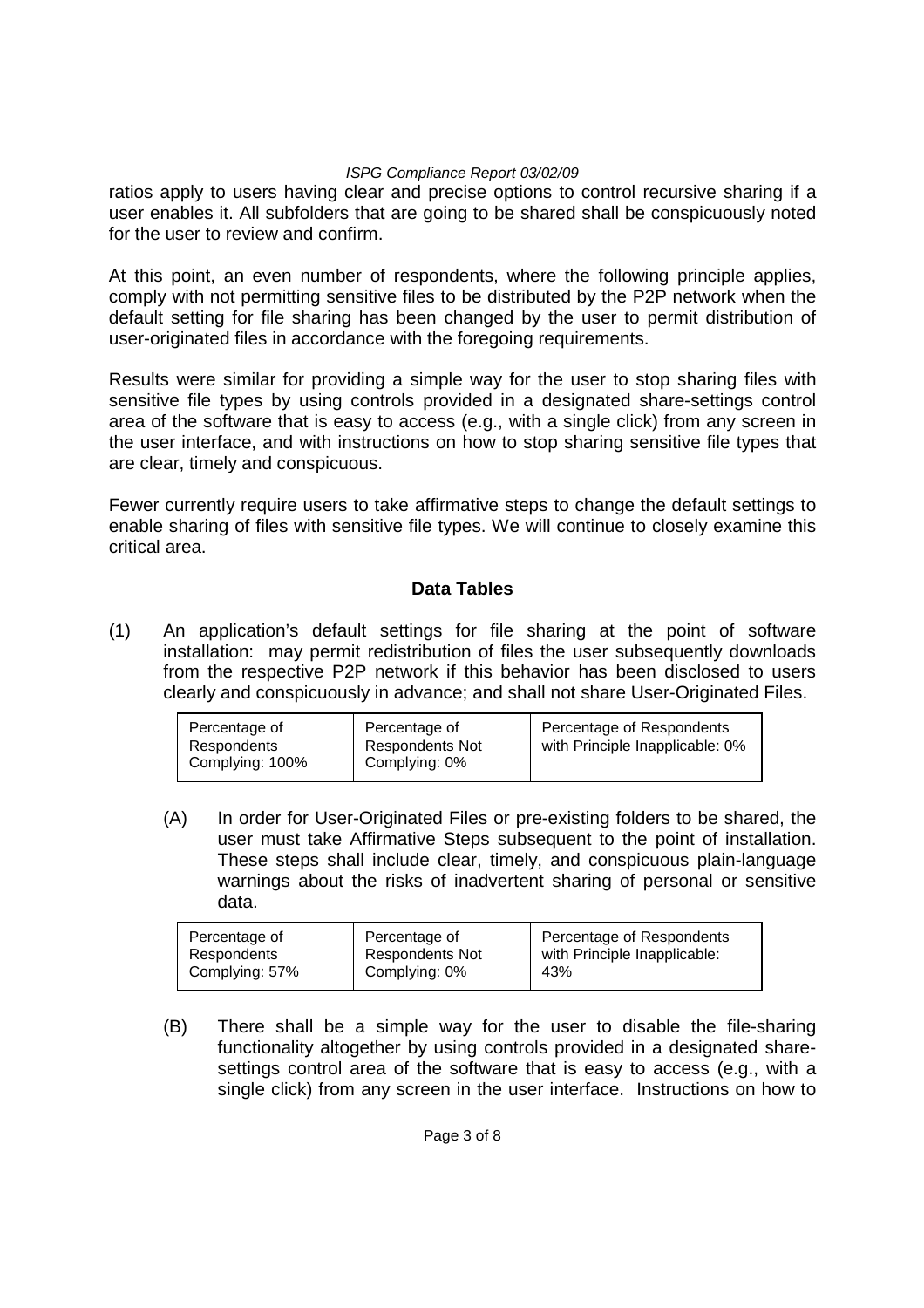disable the file-sharing functionality shall be clear, timely, and conspicuous.

| Percentage of  | Percentage of          | Percentage of Respondents    |
|----------------|------------------------|------------------------------|
| Respondents    | <b>Respondents Not</b> | with Principle Inapplicable: |
| Complying: 57% | Complying: 0%          | 43%                          |

 (2) There shall be a simple way for the user to stop sharing any folder, subfolder, or file that is being shared by using controls provided in a designated share-settings control area of the software that is easy to access (e.g., with a single click) from any screen in the user interface. Instructions on how to stop the sharing of any folder, subfolder, or file shall be clear, timely, and conspicuous.

| Percentage of<br>Percentage of<br><b>Respondents Not</b><br>Respondents<br>Complying: 86%<br>Complying: 0% | Percentage of Respondents<br>with Principle Inapplicable:<br>14% |
|------------------------------------------------------------------------------------------------------------|------------------------------------------------------------------|
|------------------------------------------------------------------------------------------------------------|------------------------------------------------------------------|

 (3) The Shared Folder shall not contain any User-Originated Files at the point of initial installation of the P2P software. The user must place User-Originated Files and pre-existing folders in the Shared Folder individually. The user must take Affirmative Steps to share additional folders.

| Percentage of Respondents<br>Percentage of<br>Percentage of<br><b>Respondents Not</b><br>with Principle Inapplicable:<br>Respondents<br>Complying: 57%<br>Complying: 0%<br>43% |
|--------------------------------------------------------------------------------------------------------------------------------------------------------------------------------|
|--------------------------------------------------------------------------------------------------------------------------------------------------------------------------------|

 (A) Recursive Sharing shall be disabled by default and may be enabled only after the user takes Affirmative Steps.

| Percentage of  | Percentage of          | Percentage of Respondents    |
|----------------|------------------------|------------------------------|
| Respondents    | <b>Respondents Not</b> | with Principle Inapplicable: |
| Complying: 29% | Complying: 14%         | 57%                          |

 (B) The user must have clear and precise options to control Recursive Sharing if a user enables it. All subfolders that are going to be shared should be conspicuously noted, for the user to review and confirm.

| Percentage of<br>Percentage of<br><b>Respondents Not</b><br>Respondents<br>Complying: 29%<br>Complying: 14% | Percentage of Respondents<br>with Principle Inapplicable:<br>57% |
|-------------------------------------------------------------------------------------------------------------|------------------------------------------------------------------|
|-------------------------------------------------------------------------------------------------------------|------------------------------------------------------------------|

(4) For User-Originated Files that are made available for distribution by taking the Affirmative Steps outlined above, additional protection shall be provided against known instances of potentially-harmful user error.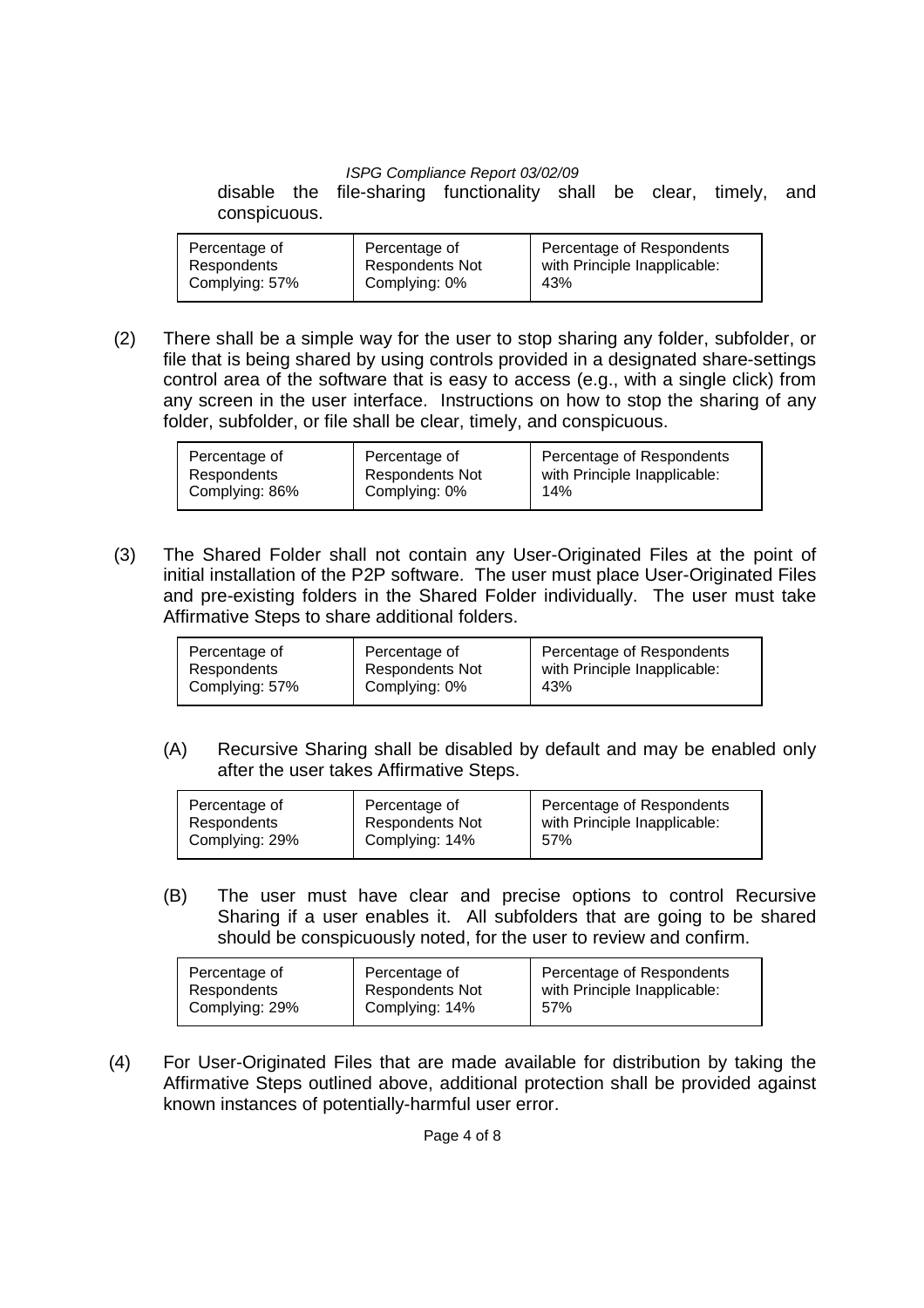| Percentage of  | Percentage of          | Percentage of Respondents    |
|----------------|------------------------|------------------------------|
| Respondents    | <b>Respondents Not</b> | with Principle Inapplicable: |
| Complying: 57% | Complying: 14%         | 29%                          |
|                |                        |                              |

 (A) To share the entire contents of a Sensitive Folder, the user must take Affirmative Steps and be given clear, timely, and conspicuous warnings that the selected folder may contain sensitive or personal files.

| Percentage of  | Percentage of          | Percentage of Respondents    |
|----------------|------------------------|------------------------------|
| Respondents    | <b>Respondents Not</b> | with Principle Inapplicable: |
| Complying: 43% | Complying: 14%         | 43%                          |
|                |                        |                              |

 (B) Any attempt to share a complete drive (e.g., the "C" or "D" drive, a network drive, or external drive) or a user-specific system folder (e.g., a "Documents and Settings" folder in Windows) must be prevented.

| Percentage of  | Percentage of          | Percentage of Respondents    |
|----------------|------------------------|------------------------------|
| Respondents    | <b>Respondents Not</b> | with Principle Inapplicable: |
| Complying: 57% | Complying: 14%         | 29%                          |
|                |                        |                              |

(5) When the default setting for file sharing has been changed by the user to permit distribution of User-Originated Files in accordance with the foregoing requirements, files with Sensitive File Types shall not be permitted to be distributed via the P2P network.

| Percentage of  | Percentage of          | Percentage of Respondents    |
|----------------|------------------------|------------------------------|
| Respondents    | <b>Respondents Not</b> | with Principle Inapplicable: |
| Complying: 29% | Complying: 29%         | 43%                          |

 (A) The user must take Affirmative Steps to change the default settings to enable sharing of files with Sensitive File Types.

| Percentage of  | Percentage of          | Percentage of Respondents    |  |
|----------------|------------------------|------------------------------|--|
| Respondents    | <b>Respondents Not</b> | with Principle Inapplicable: |  |
| Complying: 14% | Complying: 29%         | 57%                          |  |
|                |                        |                              |  |

 (B) There shall be a simple way for the user to stop sharing files with Sensitive File Types by using controls provided in a designated sharesettings control area of the software that is easy to access (e.g., with a single click) from any screen in the user interface. Instructions on how to stop sharing Sensitive File Types shall be clear, timely and conspicuous.

| Percentage of<br>Percentage of<br><b>Respondents Not</b><br>Respondents<br>Complying: 29%<br>Complying: 29%<br>43% | Percentage of Respondents<br>with Principle Inapplicable: |
|--------------------------------------------------------------------------------------------------------------------|-----------------------------------------------------------|
|--------------------------------------------------------------------------------------------------------------------|-----------------------------------------------------------|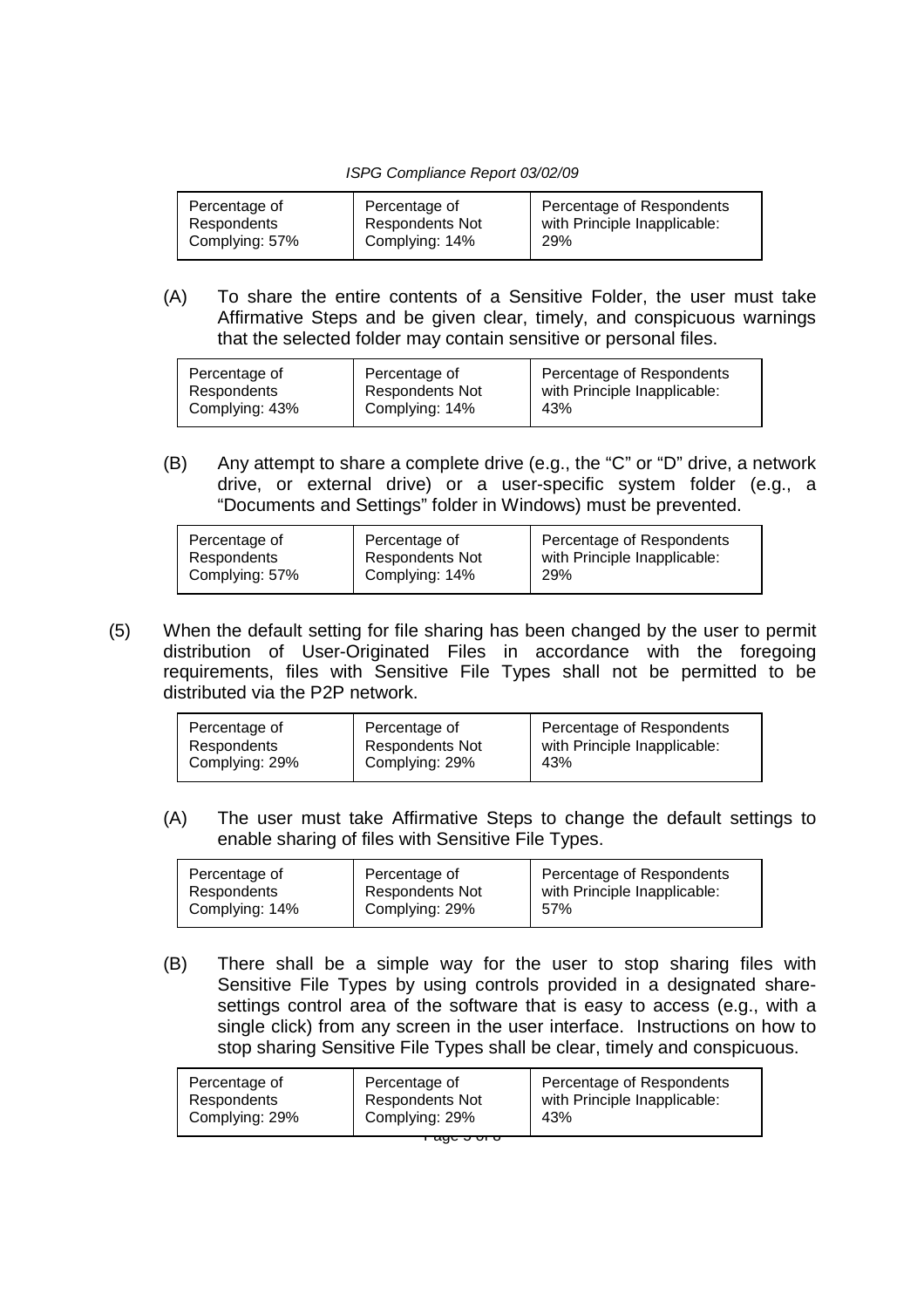(6) The user shall be presented with a clear and conspicuous communications (e.g., on all screens) specifying the number of files being shared. The user shall be shown a prominent warning when a large number of files or folders are shared.

| Percentage of Respondents<br>Percentage of<br>Percentage of<br>with Principle Inapplicable:<br><b>Respondents Not</b><br>Respondents<br>Complying: 71%<br>Complying: 14%<br>14% |
|---------------------------------------------------------------------------------------------------------------------------------------------------------------------------------|
|---------------------------------------------------------------------------------------------------------------------------------------------------------------------------------|

 (A) If a large number of files is shared (e.g., greater than 500), a warning shall be shown to the user. This warning shall contain options to reduce the number of shared files.

| Percentage of | Percentage of          | Percentage of Respondents    |
|---------------|------------------------|------------------------------|
| Respondents   | <b>Respondents Not</b> | with Principle Inapplicable: |
| Complying: 0% | Complying: 0%          | 100%                         |

(B) If a large number of subfolders is shared (e.g., greater than 4), a warning shall be shown to the user. This warning shall contain options to reduce the number of shared folders.

| Complying: 0%<br>Complying: 0%<br>100% |
|----------------------------------------|
|----------------------------------------|

- (7) Developers shall also implement the following principles:
	- (A) Disabling of file-sharing features, including but not limited to those outlined above, shall be simple to do and explained in plain language, with consistent terminology (i.e., terms such as "Default Setting," "File Extension," "Recursive Sharing," and "Shared Folder" shall always have the same meaning whenever used in communications from the P2P filesharing software provider).

| Percentage of  | Percentage of          | Percentage of Respondents    |
|----------------|------------------------|------------------------------|
| Respondents    | <b>Respondents Not</b> | with Principle Inapplicable: |
| Complying: 14% | Complying: 14%         | 71%                          |

(B) Complete uninstallation of the P2P file-sharing software also shall be simple to do and explained in plain language (e.g., by using the standard "Add/Remove Program" functionality on Windows or its equivalent on other operating systems).

| Percentage of<br>Respondents<br>Complying: 100% | Percentage of<br><b>Respondents Not</b><br>Complying: 0% | Percentage of Respondents<br>with Principle Inapplicable: 0% |
|-------------------------------------------------|----------------------------------------------------------|--------------------------------------------------------------|
|                                                 |                                                          |                                                              |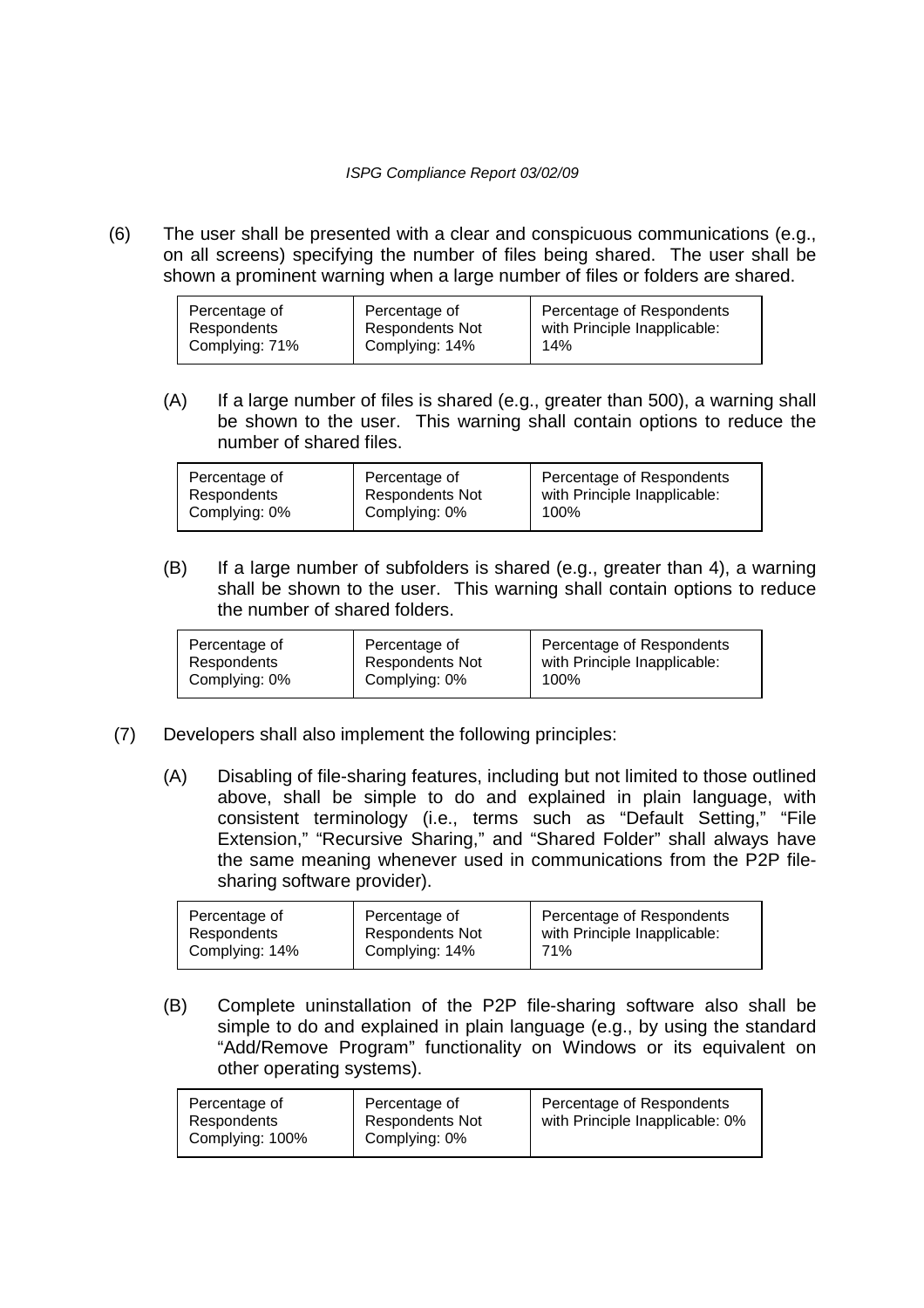(C) P2P file-sharing software developers shall make best efforts to ensure that as many users of their applications as possible upgrade to the new versions of their software, which contain the features outlined above, as soon as they are commercially available (i.e., after successfully completing beta testing). Previously-chosen sharing selections should be reconfirmed by the user upon installation of the new version of the software. In the reconfirmation process, users shall be warned, consistent with the foregoing requirements, before Sensitive Folders are shared and users must take Affirmative Steps to continue sharing Sensitive Folders and their subfolders. By default, Sensitive File Types shall not be permitted to be distributed via the P2P network.

| Respondents<br>Complying: 86%<br>Complying: 0%<br>14% | Percentage of | Percentage of<br><b>Respondents Not</b> | Percentage of Respondents<br>with Principle Inapplicable: |
|-------------------------------------------------------|---------------|-----------------------------------------|-----------------------------------------------------------|
|-------------------------------------------------------|---------------|-----------------------------------------|-----------------------------------------------------------|

(D) When the user subsequently chooses to upgrade to a different or newer version of the P2P file-sharing software, or to reinstall the same version of the software, either (a) if the software upgrade or reinstallation does not materially affect other user-controllable settings (including aspects of the user-interface and share settings addressed in this document), then it shall not change the file-sharing settings previously chosen by the user; or (b) if the software upgrade or reinstallation does materially change or require usercontrollable settings to be reset, then it shall require file-sharing settings to be reset by the user as described above. If the upgrade or reinstallation uses the previously set file-sharing settings, the application shall warn users that those settings will be used, remind the user that changes to those settings can be made in the designated area in the software, and warn users if Sensitive Folders or Sensitive File Types are being shared.

| Percentage of<br>Respondents | Percentage of<br><b>Respondents Not</b> | Percentage of Respondents<br>with Principle Inapplicable:<br>14% |
|------------------------------|-----------------------------------------|------------------------------------------------------------------|
| Complying: 86%               | Complying: 0%                           |                                                                  |

## OPTIONAL – FOR ADDED CONSUMER PROTECTION

(8) When the user chooses no longer to use the P2P file-sharing software in a given online session, the user shall be presented with a choice of either i.) turning the software completely off (i.e., fully disconnecting from the P2P network); or ii.) having the software continue to run in the background (i.e., still contributing resources to the P2P network to help facilitate content redistribution).

| Percentage of  | Percentage of          | Percentage of Respondents    |
|----------------|------------------------|------------------------------|
| Respondents    | <b>Respondents Not</b> | with Principle Inapplicable: |
| Complying: 43% | Complying: 0%          | 57%                          |